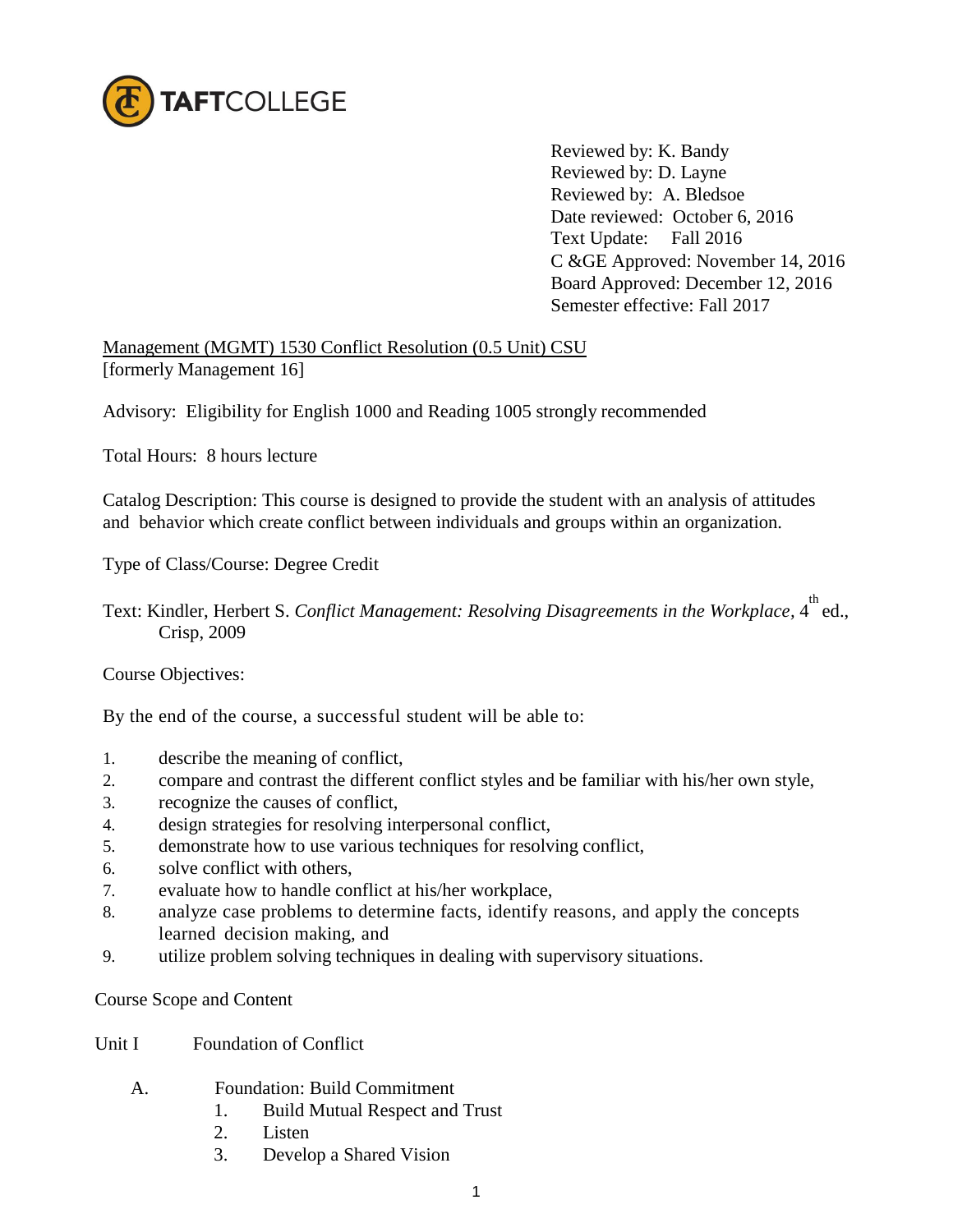

- 4. Seek Multiple Perspectives
- B. Explore
	- 1. Self-Assessment
	- 2. Nine Approaches to Manage Conflict
- Unit II Addressing Conflict

## A. Plan: Gain Support

- 1. Develop a Plan
- 2. Analytical and Intuitive Thinking
- 3. Determine Levels of Risk Tolerance
- B. Implement: Act
	- 1. Ethical Reasoning Ladder
	- 2. Model Ethical Behavior

## C. Follow Through: Stay Involved

- 1. Test the Adequacy of Your Plan
	- a. Six Facets of Agreement
- 2. Lessons Learned

Learning Activities Required Outside of Class:

The students in this class will spend a minimum of 1 hour per week outside regular class time doing the following:

- 1. Studying class notes
- 2. Answering questions
- 3. Completing required reading
- 4. Performing problem solving activities or exercises
- 5. Doing written work
- 6. Participating in group projects

Methods of Instruction:

- 1. Lectures
- 2. Demonstrations of sample problems on blackboard<br>3. Assigned problems from the text
- Assigned problems from the text
- 4. Multimedia presentations
- 5. Group explorations
- 6. Case studies and scenarios

## Methods of Evaluation:

- 1. Writing assignments, including:
	- a. written homework from chapters
	- b. group reports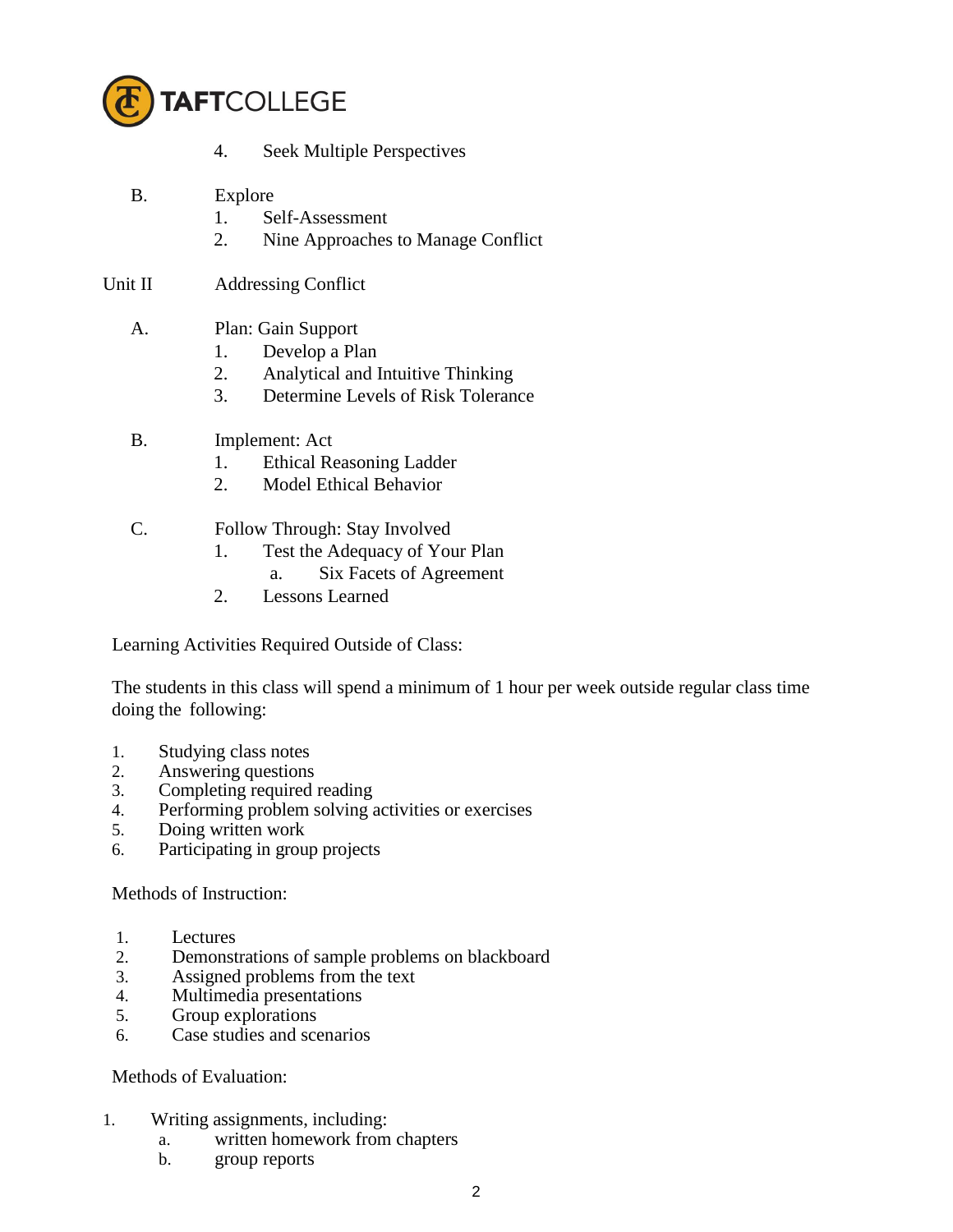

- c. topic paper written under American Psychological Association (APA) style guide
- d. chapter critical analysis reflections
- e. case studies
- f. scenarios
- g. simulations
- 2. Problem-solving demonstrations, including:
	- a. exams
	- b. homework problems
	- c. case study recommendations and solutions
- 3. Other summative examinations using combinations of:
	- a. multiple choice questions
	- b. matching items
	- c. true/false questions
	- d. short answer questions
	- e. fill in the blank responses
- 4. Participation including:
	- a. role-playing and group activities
	- b. oral presentations and demonstrations
	- c. discussion responses
	- d. scenario reflections
- 5. Projects including:
	- a. multimedia presentations
	- b. business scenario responses
	- c. action plans
	- d. formal written reports
	- e. portfolios
	- f. community service projects
	- g. building new case studies

Supplemental Data:

| T.O.P. Code:               | 050630 Management Development and<br>Supervision |
|----------------------------|--------------------------------------------------|
| <b>SAM Priority Code:</b>  | C: Clearly Occupational                          |
| <b>Distance Education:</b> | Online; Offline                                  |
| Funding Agency:            | Y: Not Applicable                                |
| Program Status:            | 1: Program Applicable                            |